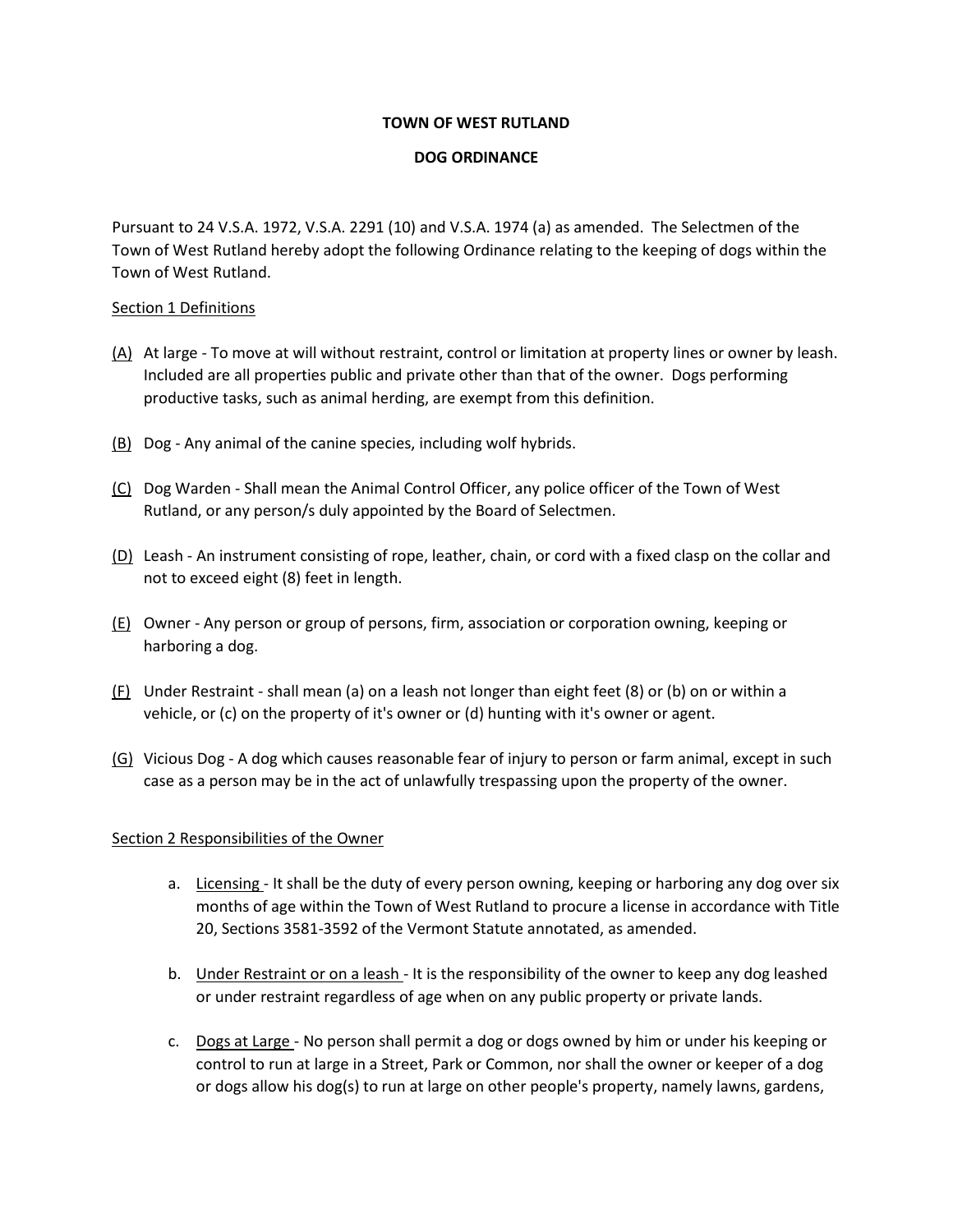yards, school grounds, parking areas, or any other land used or occupied by any other person(s).

- d. Disturbing the Peace and Public Nuisance No person shall own, keep or harbor a dog which disturbs the quiet, comfort and repose of others by frequent, habitual or persistent barking or howling.
- e. Vicious Dogs The owner shall confine within a building or secure enclosure every vicious dog, and not take such dogs out of such building or enclosure unless such dog is securely muzzled and leashed.
- f. Unspayed Females in Heat The owner shall confine within a building or secure enclosure every unspayed female dog in heat in such manner that such dogs cannot come in contact with another dog except for intentional breeding.
- g. Boarding Costs It is the owners responsibility to pay all veterinary fees and penalties for violating this ordinance. Such veterinary fees shall include shots, vaccines, boarding and public advertising fees. The penalties, as from time to time, established by the Board of Selectmen, shall compensate for all enforcement costs to the Town of West Rutland.
- h. POOPER SCOOPER *–* The person in control of a dog that defecates in any public area or on the private property of another person, within the boundary of the area as defined in this section, shall immediately remove the fecal material and dispose of it in a sanitary manner.

The provisions of Section 2 (H) shall pertain to the Town of West Rutland Recreation Area and the geographical area encompassed by the following boundaries. Beginning with the intersection of Pleasant St. and US RT4A, follows the eastern right of way of Pleasant St. to and along the northern right of way of Crescent St. to and along the center of Marble St. to Barnes St. Continues along the western right of way of Barnes St. to Rte. 4A, then north along the southern right of way of Rte. 4A to the northern boundary of the church cemetery. From the northern cemetery boundary it continues to the Highway Fence at the west-bound lanes along Rt. 4 to the Clarendon River, proceeding along the center of the Clarendon River to and along the center of the Old Boardman Hill Rd. to the northern right of way of Rte. 4A and then on to Pleasant St., the point of beginning.

### Section 3 Duties of the Dog Warden

- a. At Large It is the responsibility of the Dog Warden(s) to capture any dog moving at large within West Rutland. The Warden(s) must also respond to any complaint of a vicious dog sent to him in writing or conveyed by the Board of Selectmen or Town Manager.
- b. Identification Immediately after capture the Warden(s) must check the dog for proper identification. The capture must be recorded on the dog identification form. The time,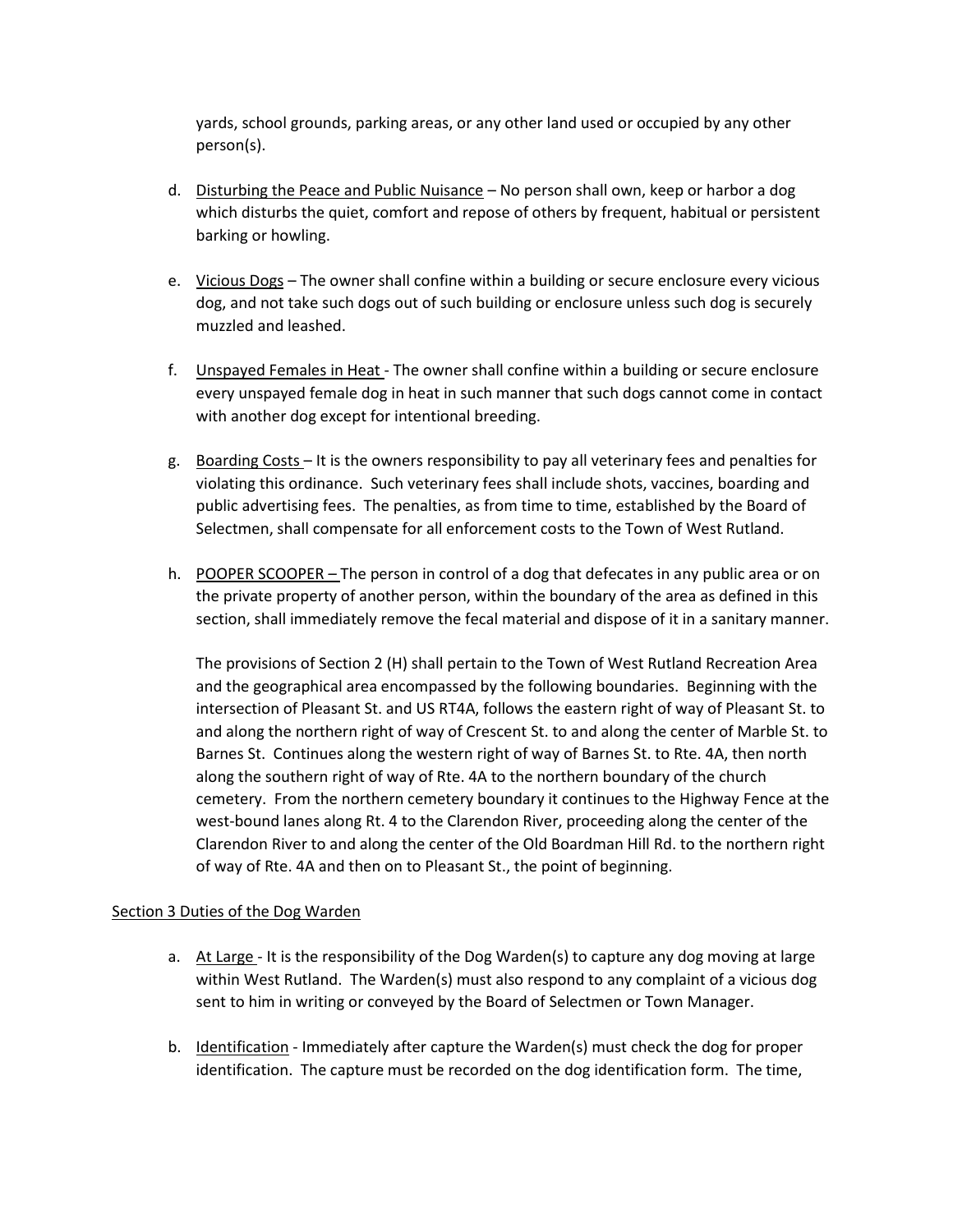place, description of the dog and a brief explanation of the circumstances must be logged at the time of capture.

- c. Return of Transport to Impoundment Area The Warden's shall make every reasonable attempt to return a dog with proper identification to the owner. The Warden(s) may, as a result of the hour of capture, vicious nature of the dog or other circumstances immediately transport the dog to the impoundment area.
- d. Unlicensed Dog -The Warden(s) shall transport all unlicensed dogs immediately after capture to the impoundment area. Upon delivery of the dog to the Rutland County Humane Society, the Warden(s) shall attempt to notify the owner. If the dog is unlicensed a brief description of the dog shall be advertised in the local newspaper for at least three (3) days.

# Section 4 Impoundment and Condition of Release

- a. All captured animals shall be transported to and be impounded within the Rutland County Humane Society Compound. The dogs shall be housed until positive identification is made or for five (5) days, whichever occurs first.
- b. If the owner does not claim the dog within five (5) days, the dog shall be given to whoever pays the penalties, rabies shots and necessary licensing fees.
- c. The Poundkeeper shall keep a record of every dog disposed of by sale or otherwise. Such records shall include (a) a description which identified the dog with reasonable certainty, and (b) the manner of disposing of the dog and (c) if the dog was transferred to another person, the name and address of the transferee. In addition the transferee must sign a statement giving his name, address and date of delivery or receipt of dog.
- d. No dog shall be released from the pound until it is properly licensed and all pound charges and penalty fees are paid. The Rutland County Humane Society shall require a receipt from the Town Clerk for the license (if applicable) and from the Town Manager's Office for penalties.

### Section 5 Cruelty

Any person who shall torture, torment, or cruelly neglect to provide with necessary sustenance or shelter or shall cruelly beat or needlessly mutilate or kill or cause or procure to be tortured, tormented, or deprived of necessary sustenance or be cruelly beaten or needlessly mutilated or killed aforesaid, any dog, shall be promptly reported to the Humane Society.

### Section 6 Property Owner May Impound

Any person finding any dog upon his property to his injury or annoyance may hold the dog in his possession and as soon as possible notify the Dog Warden(s), Police Officer(s) or Town Manager to take custody of said dog.